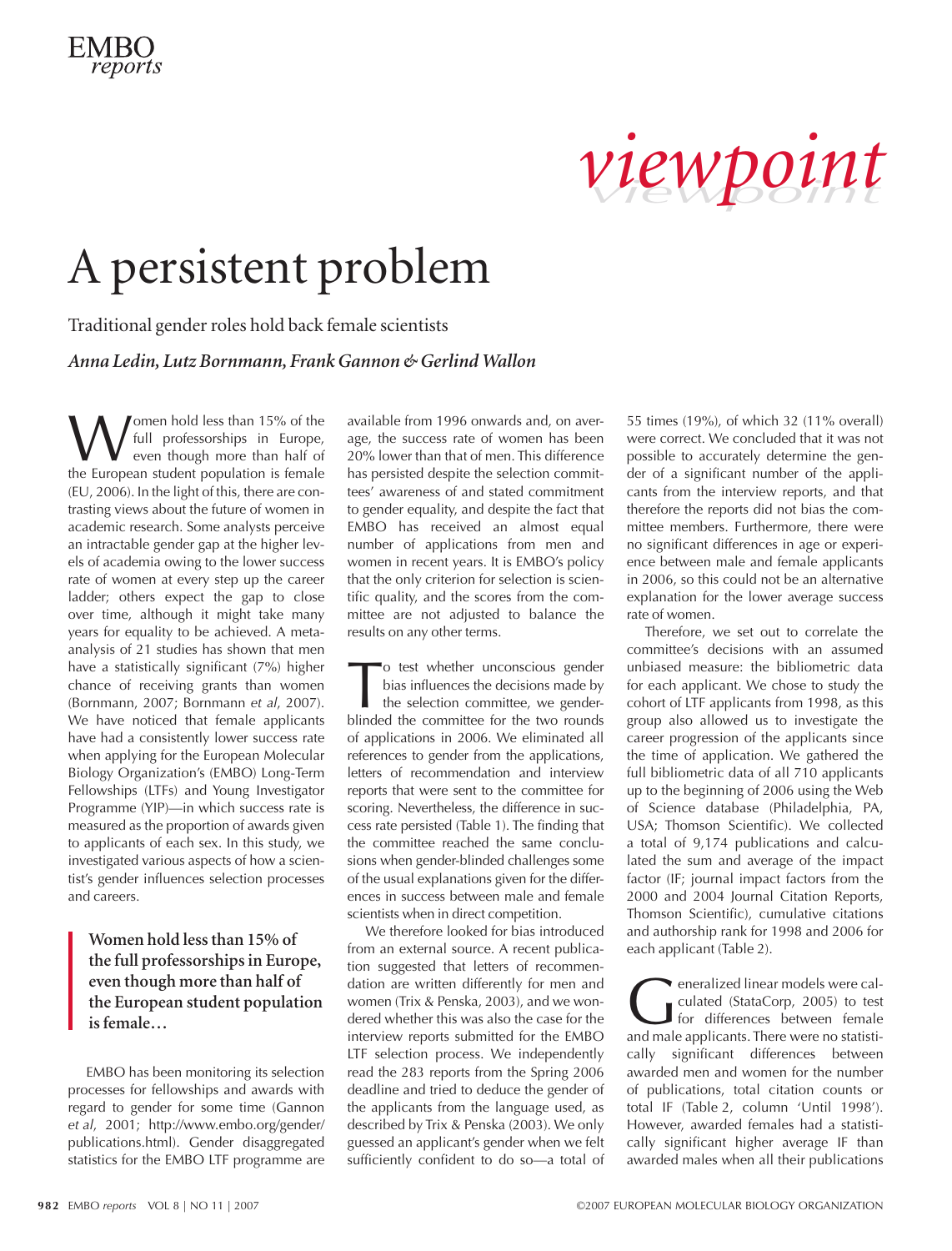## v iew point *science & society*

### **Table 1** | Applicants to EMBO's Long-Term Fellowship programme in 2006

|            | Applicants after pre-screening | Success rate                                                                                                             |                   |  |
|------------|--------------------------------|--------------------------------------------------------------------------------------------------------------------------|-------------------|--|
|            | Number $(n)$                   | Percentage $(\% )$                                                                                                       | $percentage (\%)$ |  |
| Women      | 416                            | 47                                                                                                                       | 28.0              |  |
| Men        | 475                            | 53                                                                                                                       | 34.5              |  |
| Difference |                                |                                                                                                                          | 19.0              |  |
|            |                                | In total, 1,237 people applied (48% women) and out of these, 891 applications were sent out to the committee for scoring |                   |  |

(47% women). All reference to gender was eliminated from the applications sent to the committee.

were considered, amounting to 2.34 higher impact points; but when the average IF for first and last author publications alone was considered, the difference was no longer significant. Furthermore, as the difference in average IF for total publications was small, it was probably impossible to detect by the committee. It should also be remembered that the publication record was only a part of the committee's considerations (Fig 1), and that a high total IF did not automatically ensure that an applicant was awarded a fellowship.

An overall comparison of male and female applicants—those both awarded and rejected—showed that women had a statistically significant lower average number of publications, and a statistically significant lower IF and total citation counts for their first and last author publications specifically (Table 2). However, the difference in IF was no longer statistically significant when all publications were considered and, once again, this small difference in IF for first and last author publications is unlikely to have been noticed by a committee member reading each application individually.

Therefore, although we know from our gender-blinded study that the EMBO fellowship committee was not biased against female applicants, why were female applicants not scored as highly as male applicants? One part of the explanation might be that men are generally more productive than women, although the quality of the work presented—as judged by IF and citation numbers—is only different between the sexes when that variable is dependent on the total number of publications. It is possible that the higher average number of publications from male applicants (Table 2) could have biased the score given to men by a committee member.

We looked at the publications of the 1998 fellowship applicants from 1999 to 2006 to obtain an idea of how their science had progressed. Again, on average, women had published fewer papers than men, and even awarded women had published statistically significantly less than awarded men. Despite this, the differences in total and average IF were not statistically significant for awarded women—that is, their work has the same impact as awarded men. However, the total and average IF, and total citation counts for all women—including those rejected—was significantly lower when only first and last author publications were considered (Table 2). In other words, the overall gap between men and women was more pronounced in terms of the number and quality of publications than at the time of application.

This does not explain why women pro-<br>duce fewer publications, or whether<br>there are other aspects of an applica-<br>tion that can lead to a lower average sucduce fewer publications, or whether tion that can lead to a lower average success rate for women. Furthermore, although considering the factual data gives important insights to the applicants' careers, it does not allow one to understand the reasons for the differences in how their careers have developed. To gain a deeper insight into their personal situations and motivations, we conducted a survey of the LTF applicants from 1998. Responses were received from a representative group of 60% of the applicants (Table 3, column 'Fellowship

### **Table 2** | The median values of the bibliometric data for the applicants to EMBO's Long-Term Fellowship programme in 1998

|                                                             | <b>Until 1998</b> |                            |                   |                 | Between 1999 and 2006 |                  |                   |                 |
|-------------------------------------------------------------|-------------------|----------------------------|-------------------|-----------------|-----------------------|------------------|-------------------|-----------------|
|                                                             | Overall           |                            | Awarded           |                 | Overall               |                  | Awarded           |                 |
|                                                             | Women             | Men<br>$(n=275)$ $(n=435)$ | Women<br>$(n=41)$ | Men<br>$(n=89)$ | Women<br>$(n=275)$    | Men<br>$(n=435)$ | Women<br>$(n=41)$ | Men<br>$(n=89)$ |
| Number of publications                                      | $*3.00$           | $*4.00$                    | 4.00              | 6.00            | $*6.00$               | $*8.00$          | $*6.00$           | $*8.00$         |
| Number of first and last author publications                | $*+2.00$          | $*+2.00$                   | 3.00              | 3.00            | $*2.00$               | $*3.00$          | $*3.00$           | $*4.00$         |
| Total impact factor of all publications                     | 17.21             | 21.05                      | 41.95             | 40.68           | $*33.50$              | $*51.00$         | 49.85             | 63.64           |
| Total impact factor of first and last author publications   | $*7.37$           | $*10.79$                   | 25.56             | 21.87           | $*12.97$              | $*20.57$         | 19.76             | 25.77           |
| Average impact factor of all publications                   | 4.89              | 5.10                       | $*9.28$           | $*6.94$         | 5.83                  | 6.32             | 7.38              | 7.56            |
| Average impact factor of first and last author publications | 4.16              | 4.56                       | 9.35              | 7.25            | $*5.11$               | $*5.79$          | 6.20              | 6.76            |
| Total citation counts of all publications                   | 100.00            | 132.00                     | 305.00            | 265.00          | $*88.00$              | $*134.00$        | 142.00            | 172.00          |
| Total citation counts of first and last author publications | $*44.00$          | $*59.00$                   | 160.00            | 124.00          | $*31.00$              | $*52.00$         | 42.00             | 66.00           |

The number of publications includes citable publications of the type Article, Letter, Note and Reviews (9,174 in total). The bibliometric data presented as 'Until 1998' is from 1993 until the time of application in 1998, and 'Between 1999 and 2006' only includes the publications from the time of application until 2006. The total impact factor is the sum of the journal impact factors where the publications appeared. The average impact factor is the mean value of the total impact factor divided by the number of publications. \*The difference in mean values is statistically significant (*P*<0.05); +the arithmetic mean values are 2.06 (women) and 2.61 (men).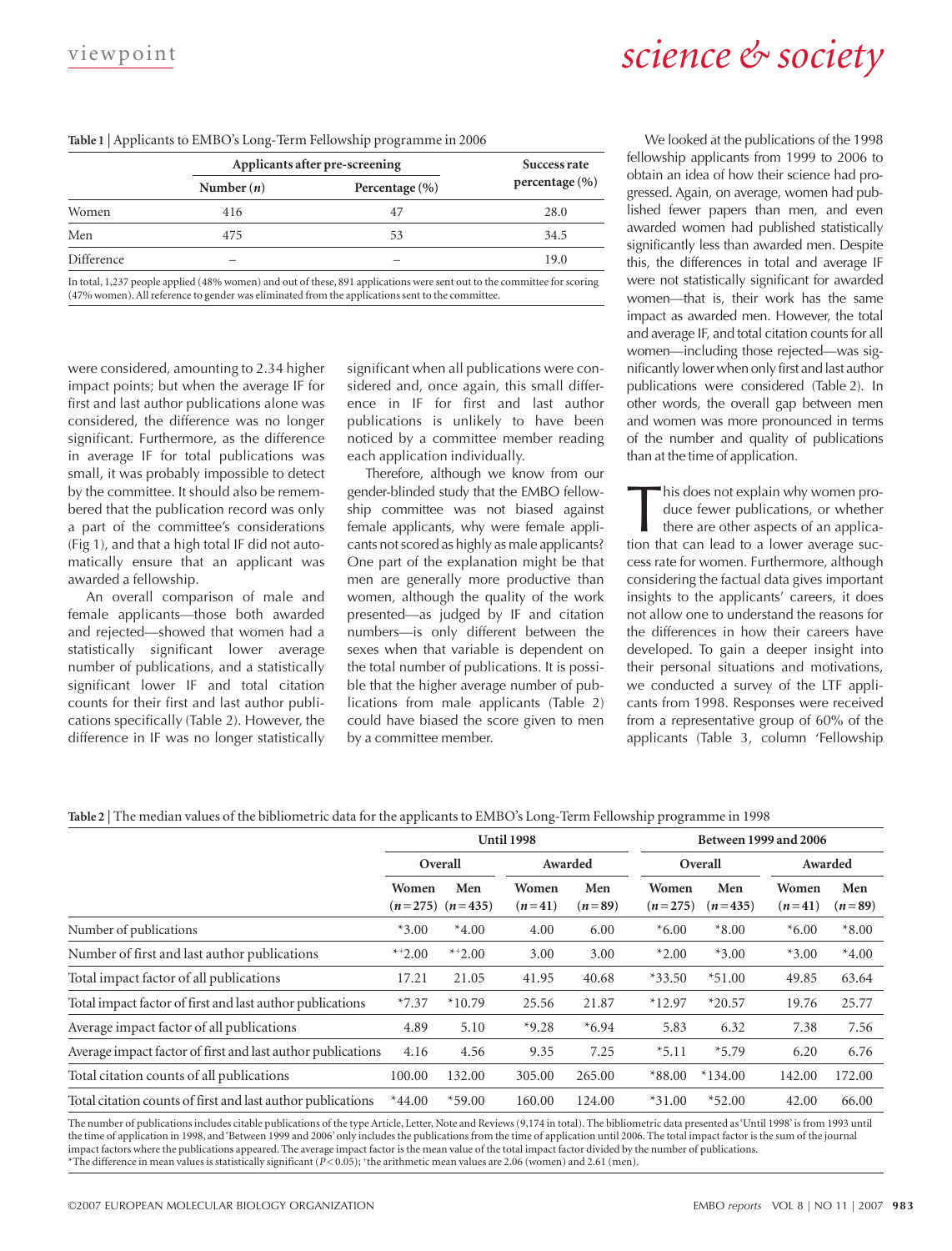### *science & society* viewpoint





applicants 1998'). Approximately 80% of both male and female respondents were still working in academia, with 59% of the respondents in a permanent position. More men (75%) than women (60%) were in higher-ranking positions as group leaders and professors. The majority of both genders were working full time—more than 36 hours per week.

Most of the former LTF applicants are balancing careers and families. Of the men and women, 90% had a partner, women more frequently had a partner who also held a PhD and worked in science, and 61% of female respondents and 69% of male respondents had children. Most respondents

had two children and women took an average of 2–3 months parental leave per child; men did not take any substantial parental leave. The results of the survey also suggested that women more often adjust their own careers to suit their partners: women more frequently moved owing to their partner's work, full-time female scientists with children more often had a partner who worked more than 46 hours per week, and women more frequently earned less than 50% of the family income (Table 3).

Could the small gap between men and women with regard to their publications at the end of their PhD period be the consequence of a similar social/family arrangement as revealed above by the survey of the former LTF applicants? We investigated this possibility with a questionnaire sent to the applicants of the EMBO fellowships programme from autumn 2006. Perhaps unsurprisingly, we found similar trends in the working habits of these young scientists, although not as pronounced as with the older group. Again, we found that more female applicants had moved to suit their partners' careers, tended to work fewer hours than their partners, even at the PhD stage, and provided the smaller percentage of the family income (Table 3). In other words, even at the PhD level, women already balance career and family commitments, and this presumably affects their research.

Does this trend continue to the next step of the career ladder: the group-leader level? Applicants to EMBO's Young Investigator Programme are scientists who have committed themselves to an academic career path. The programme receives 25% of its applications from women—half the percentage of women who apply for the fellowship programme—with an average difference in success rate between men and women of 12% to the disadvantage of women.

**…that the committee reached the same conclusions when genderblinded […] challenges some of the usual explanations given for the differences in success between male and female scientists…**

In a manner analogous to the study of the EMBO postdoctoral fellows, we investigated the cohort of YIP applicants from 2001 and 2002, a total of 297 scientists. Bibliometric parameters from 9,719 publications were collected and calculated as described previously. On average, the bibliometric data showed similar trends as for the fellows: women had published fewer papers, but the differences in the IF and citations per paper were not statistically significantly different between men and women (Table 4). We therefore questioned these applicants in a survey similar to the one described previously and obtained similar results (Table 3). In addition, men often held higher-ranking positions, had larger grants and consequently larger laboratories, and women often had a higher teaching load than men (see the Supplementary information online for complete questionnaires).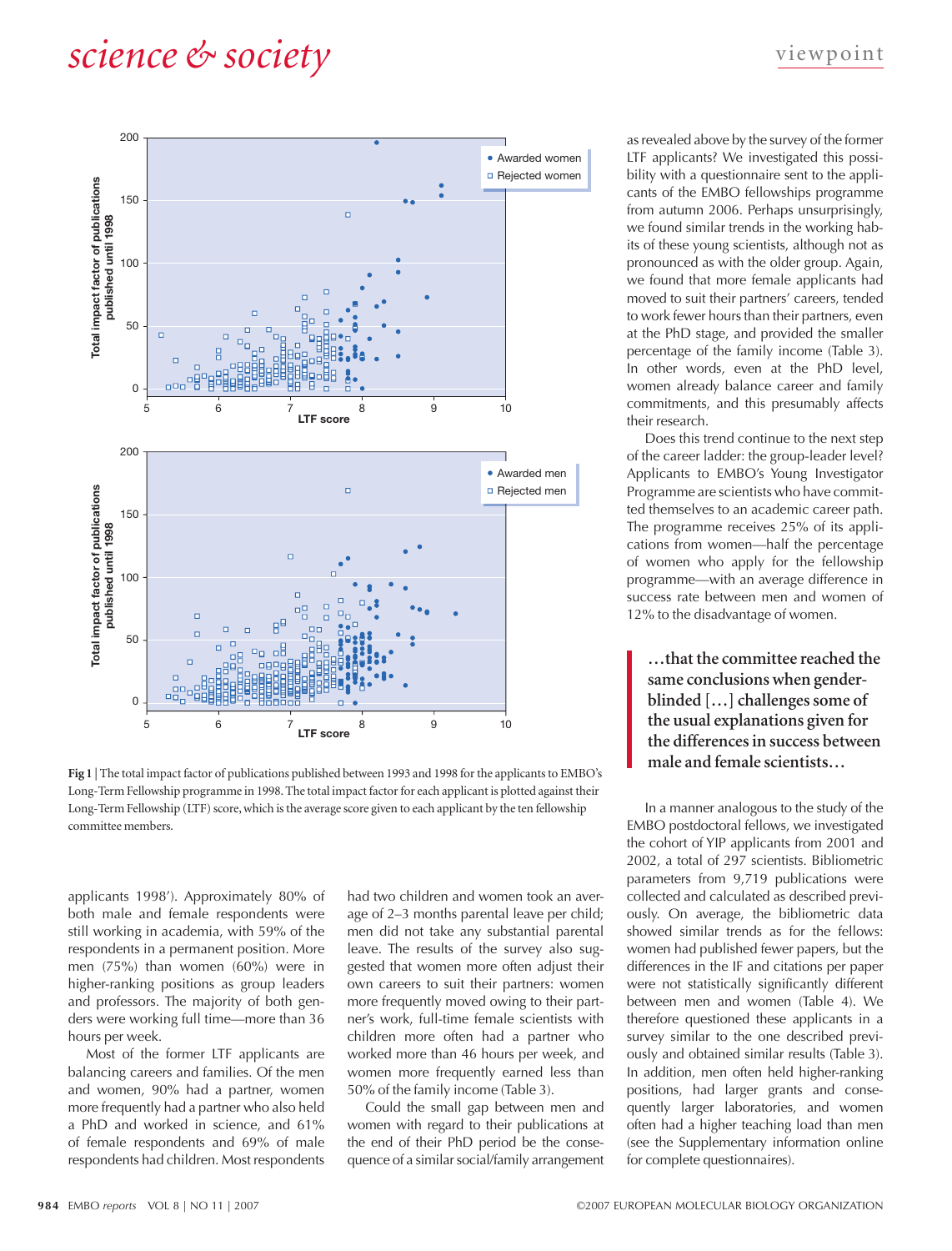## v iew point *science & society*

### **Table 3** | Data accumulated in 2006 and 2007 for EMBO applicants at different stages of their careers

|                                                                     |         | Fellowship applicants<br>2006 |          | Fellowship applicants<br>1998 |          | <b>YIP</b> applicants<br>2001/2002 |  |
|---------------------------------------------------------------------|---------|-------------------------------|----------|-------------------------------|----------|------------------------------------|--|
|                                                                     | Women   | Men                           | Women    | Men                           | Women    | Men                                |  |
| Number (%) of applicants                                            | 299(46) | 352(54)                       | 275(39)  | 435(61)                       | 85(29)   | 212(71)                            |  |
| Number (%) of respondents                                           | 122(49) | 129(51)                       | 151(38)  | 247(62)                       | 67(29)   | 164(71)                            |  |
| Working in academia (%)                                             | 94      | 97                            | 80       | 81                            | 99       | 96                                 |  |
| In a permanent position $(\%)$                                      | 6       | 3                             | 57       | 60                            | 72       | 81                                 |  |
| Work full-time (36 h per week or more) (%)                          | 98      | 100                           | $*93$    | $*100$                        | 99       | 100                                |  |
| Work more than 46 h per week (%)                                    | 65      | 74                            | $*51$    | $*64$                         | $*58$    | $*83$                              |  |
| Have a partner $(\% )$                                              | 73      | 71                            | 89       | 90                            | 86       | 93                                 |  |
| Have children (%)                                                   | 13      | 24                            | 61       | 69                            | 69       | 82                                 |  |
| Partner has a PhD (%)                                               | 43      | 37                            | $*62$    | $*44$                         | $*67$    | $*45$                              |  |
| Moved for partner (%)                                               | 32      | 19                            | $*51$    | $*18$                         | $*37$    | $*16$                              |  |
| Partner is working (%)                                              | $*93$   | $*79$                         | $*98$    | $*87$                         | 100      | 93                                 |  |
| Partner is working part-time (%)                                    | $*_{1}$ | $*18$                         | $*_{6}$  | $*28$                         | $*_{4}$  | $*33$                              |  |
| Partner works more than 46 h per week (%)                           | $*60$   | $*29$                         | $*_{54}$ | $*29$                         | $*62$    | $*30$                              |  |
| Provides more than 50% of the family income (%)                     | $*42$   | $*71$                         | $*32$    | $*76$                         | $*34$    | $*86$                              |  |
| Have a mentor $(\% )$                                               | 42      | 47                            | 38       | 32                            | $*32$    | $*49$                              |  |
| Would like to have a mentor (of those who do not have a mentor) (%) | 76      | 68                            | $*69$    | $*48$                         | $*_{71}$ | $*46$                              |  |
| Consider men to get more career support from supervisors $(\%)$     | $*27$   | $*10$                         | $*43$    | $*15$                         | $*44$    | $*14$                              |  |
| Have witnessed negative discrimination against women (%)            | $*17$   | $*_{2}$                       | $*22$    | $*8$                          | $*34$    | $*8$                               |  |
| Have been discriminated against because of their gender (%)         | $*7$    | $*_{0}$                       | $*13$    | $*3$                          | $*15$    | $*_{4}$                            |  |

The applicants were asked to complete a questionnaire about their personal life, and the main findings are presented. The fellowship applicants from Autumn 2006 just finished their PhDs, the fellowship applicants from 1998 were approximately 8 years on from their PhDs and the Young Investigator Programme applicants already held an independent group leader position when they applied in 2001/2002. The complete results can be found in the Supplementary information online. \*The difference in the frequencies is statistically significant (*P*<0.05).

Our data confirm that women have a tendency to select a partner who has at least the same level of qualification as they have themselves. When a decision has to be made on the career of the partner—where to move next for a postdoc—women more frequently put their own careers in second place. Among those women who do make it to the independent group leader level, fewer have moved for their partner's career than among the former fellowship applicants—37% and 51%, respectively. We assume that women who follow their partners are less likely to find a laboratory that

**...women […] take on the majority of child care responsibilities […] resulting in decreased productivity and consequently decreased competitiveness…**

suits their expertise and expectations; a factor that might influence the quality of their fellowship applications and the outcome of their fellowship in general: they publish fewer papers owing to working in a suboptimal environment.

The fact that women bear children and take on the majority of child care responsibilities leads to career breaks and fewer weekly working hours for women, resulting in decreased productivity and consequently decreased competitiveness and an increased rate of drop-out. In fact, 22% of the female fellowship applicants from 1998 had not published since 2003—as opposed to 14% of the male applicants—suggesting that a higher percentage of women were likely to have discontinued their academic careers. Recent studies (EC, 2003; DTI, 2002) have shown that a significant percentage of women trained in science, engineering or technology are not in professional positions that require these qualifications. In any case, removing these applicants from the calculations did not change the general outcome with regard to publication number and impact.

This quasi-longitudinal study has allowed us to look at the development of the careers of men and women from the late PhD stage to the early group leader stage. Our data offer an explanation as to why the careers of women do not take off at the same rate as those of men. It confirms the so-called 'productivity puzzle' as described by Cole & Zuckermann (1984) and more recently confirmed by Symonds *et al* (2006), which highlights the fact that women produce fewer papers than men, particularly during the first decade of scientific activity. The data are supported by the results of Long (1992) who postulated the 'impact enigma',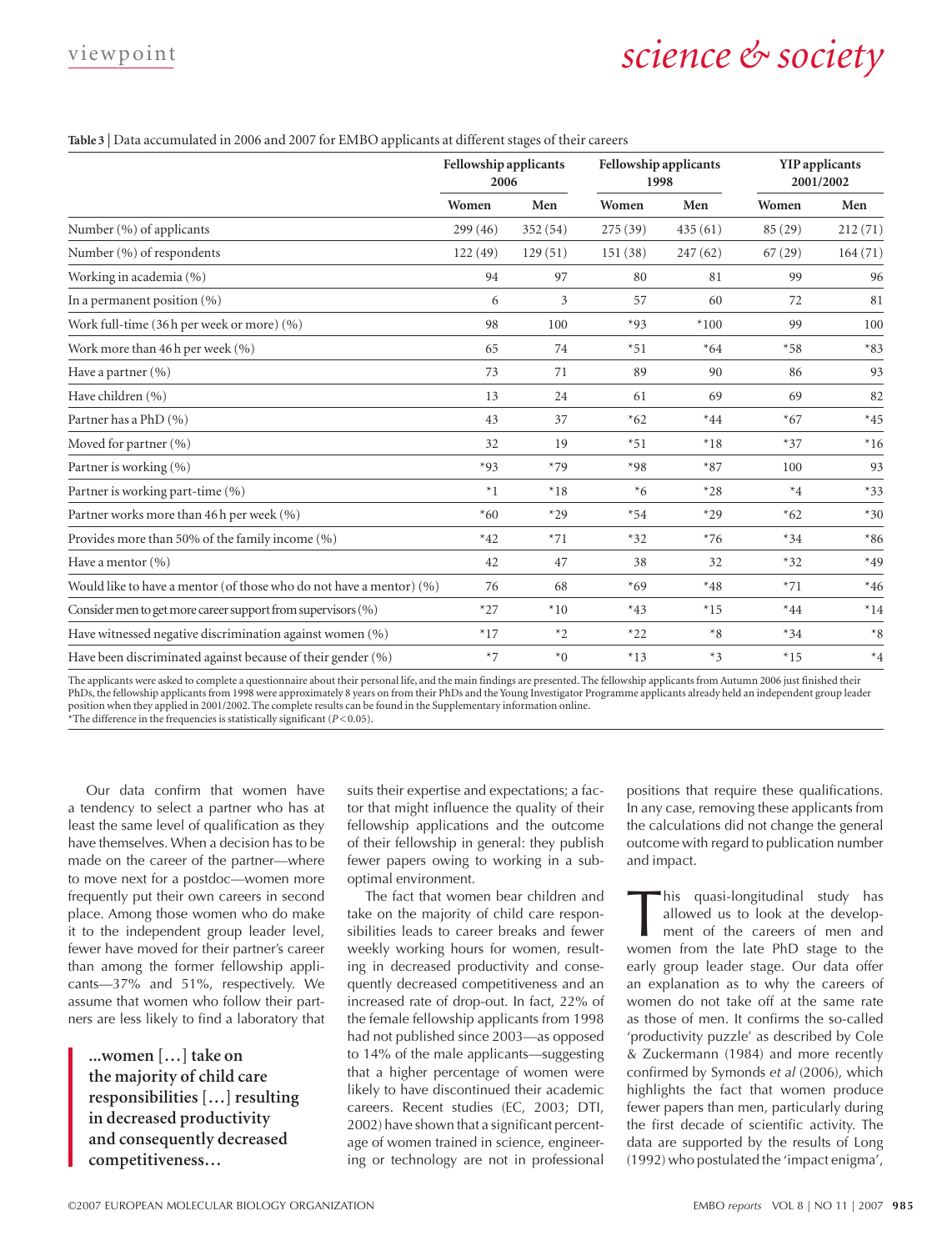## *science & society* viewpoint

**Table 4** | Median values of the bibliometric data for all applicants to EMBO's Young Investigator programme in 2001 and 2002

|                                                             | <b>Until 2001/02</b> |                  |                   | Between 2001/02 and 2007 |
|-------------------------------------------------------------|----------------------|------------------|-------------------|--------------------------|
|                                                             | Women<br>$(n=85)$    | Men<br>$(n=212)$ | Women<br>$(n=85)$ | Men<br>$(n=212)$         |
| Number of publications                                      | $*15.00$             | $*18.00$         | $*8.00$           | $*11.00$                 |
| Number of first and last author publications                | $*8.00$              | $*10.00$         | $*4.00$           | $*6.00$                  |
| Total impact factor of all publications                     | 100.69               | 120.19           | $*45.65$          | $*66.51$                 |
| Total impact factor of first and last author publications   | $*46.59$             | $*64.80$         | $*24.00$          | $*36.81$                 |
| Average impact factor of all publications                   | 6.73                 | 6.71             | 5.96              | 6.38                     |
| Average impact factor of first and last author publications | 6.56                 | 6.86             | 6.00              | 5.76                     |
| Total citation counts of all publications                   | 665.00               | 825.00           | 66.00             | 91.00                    |
| Total citation counts of first and last author publications | $*277.00$            | $*407.00$        | 29.00             | 48.50                    |

The number of publications includes citable publications of the type Article, Letter, Note and Reviews (9,719 in total). The bibliometric data presented as 'Until 2001/02' is from 1984 until the time of application in 2001 or 2002; Between 2001/02 and 2007' includes only the publications from time of application until 2007. The total impact factor is the sum of the journal impact factors where the publications appeared. The average impact factor is the mean value of the total impact factor divided by the number of publications. \*The difference in mean values is statistically significant  $(P < 0.05)$ .

based on his findings that women publish fewer but higher-impact papers than men. The question is, why is this so? We believe that our data offer some explanation for why women publish less and why they might be slower to advance—quite simply, because women on average have less time available at work and have a greater burden to carry outside the laboratory.

### **…more women at the group leader level miss out on the valuable support and networking that a mentor has to offer…**

Although we have shown that traditional gender roles are a likely explanation for women's loss of competitiveness, we have further evidence that these are not exclusive factors. From the results of our survey, we found that women tended to receive less professional support than men: 32% of the female YIP applicants reported that they had a mentor, whereas 71% of those who did not have a mentor would have liked to have had one. For men, the situation was more balanced: 49% had a mentor and 46% wanted one. Therefore, more women at the group-leader level miss out on the valuable support and networking that a mentor has to offer. In general women feel that they are in need of better mentoring. Furthermore, women more frequently reported that their supervisors became less supportive and more critical when they had children, and 27–44% of the women questioned—2006 and 1998 LTF applicants and YIP applicants—felt that, in hindsight, men had received more support from their supervisors at the PhD and postdoctoral level.

In addition, 17% and 34% of the women at the early postdoctoral level or the group leader level, respectively, had witnessed what they felt to be negative discrimination of women, and 7% and 13%, respectively, felt that they had been discriminated against. We fully accept that this is subjective, but if we also consider the responses of the male applicants to the programmes—2–8% of who reported having witnessed the negative discrimination of women—we feel justified in concluding that there is an element of discrimination against women, even in modern professional environments.

 $\sum$  e asked the YIP applicants about<br>the recruitment procedures and<br>gender policies at their respec-<br>tive institutes. Of the respondents, 67% the recruitment procedures and gender policies at their respective institutes. Of the respondents, 67% felt that the recruitment procedures at their institutes were transparent, and 8% of the women and 1% of the men felt that they had been discriminated against because of their gender. Only 34% reported that their institute had an explicit gender policy and only 50% of those felt that their institutes adhered to that policy. Of the respondents, 83% said that their institute offered

parental leave of some kind. Measures that either help parents—such as tenure clockstop or temporary relief from teaching duties—or that recognize that women face extra challenges in the current system such as appointing a women's representative, keeping statistics or actively trying to recruit women—were only present at the institutions of 12–29% of the respondents (see Supplementary information online). These data indicate that there is a pervasive ignorance of the effects that the current system has on the careers of women at the institutional level (NSF, 2006).

### **The consequence of the current system is that a large percentage of higher education graduates are not reinvesting their skills in the economy...**

The data that we present suggest subtle differences in the average applications of men and women, which collectively combine to real effects that are reflected by lower success rates for women. In addition, there remains a pervasive culture of negative bias—whether conscious or unconscious—against women in academia, resulting in a lack of professional support and networking. This same culture also ascribes women traditional roles in the home. Together these factors constitute a harmful mix that leads to women being